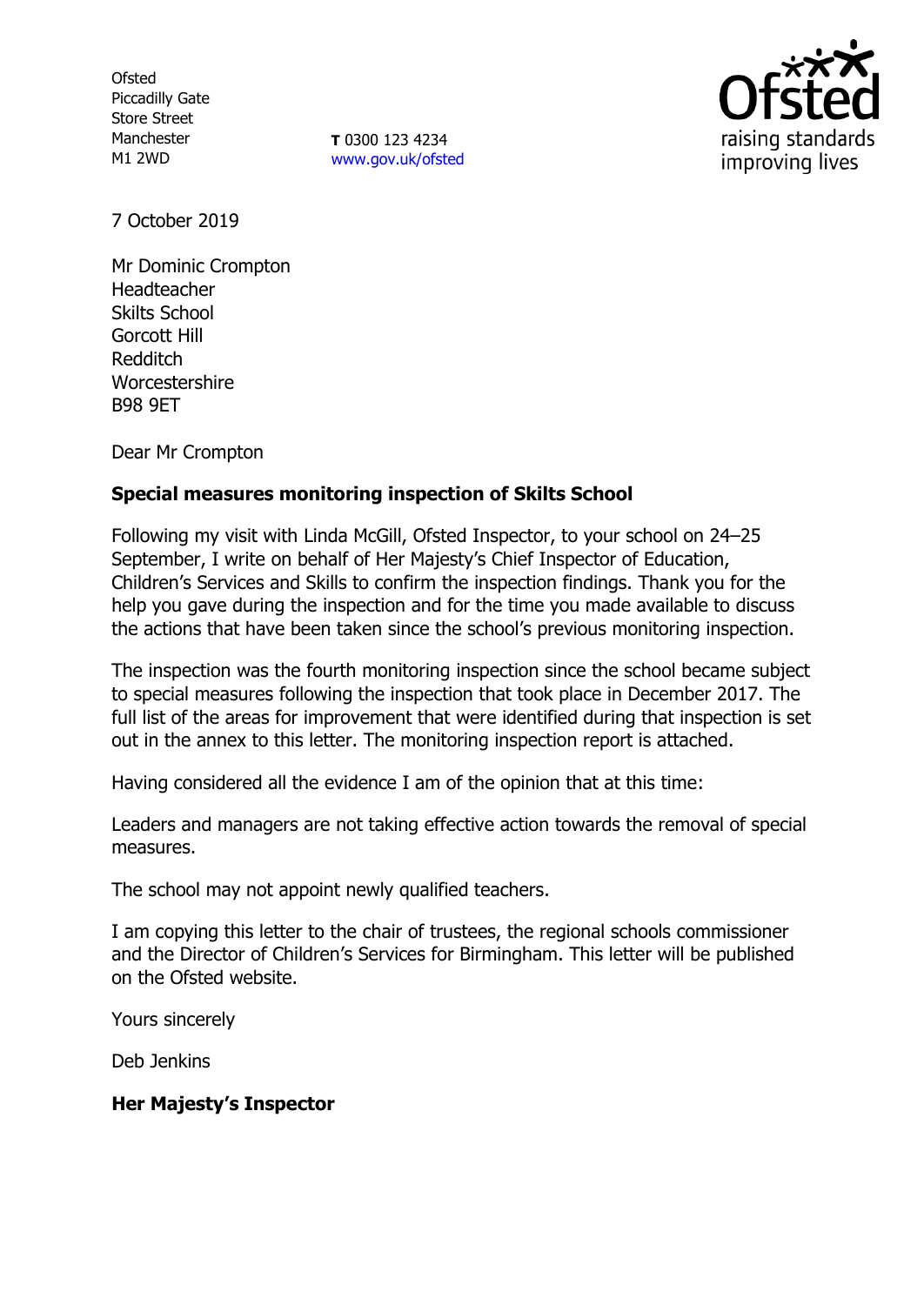

#### **Annex**

## **The areas for improvement identified during the inspection that took place in December 2017.**

- As a matter of urgency, improve pupils' behaviour and their safety by:
	- minimising the use of physical intervention
	- carefully monitoring the use and appropriateness of physical intervention
	- tracking behaviour incidents with more rigour, analysing the tracking information to discern any patterns and trends and responding accordingly
	- putting in place interventions as necessary to help pupils manage and improve their behaviour
	- providing staff with training so they properly understand and respond appropriately to pupils' challenging behaviour
	- supporting teachers to devise effective strategies for the management of pupils with particularly challenging behaviour.
- Improve the quality of leadership and management by ensuring that:
	- safeguarding procedures are clearly understood and adhered to by all staff, especially in relation to making a written record of any concerns
	- governors have an in-depth understanding of the school's strengths and areas for development, and contribute fully to the school's strategic direction
	- all pupils have their full entitlement to a broad and balanced curriculum which meets their individual needs
	- the curriculum and teaching are carefully adapted for those pupils who are not thriving and progressing with the current offer
	- leaders carefully monitor and evaluate the use of additional funding for disadvantaged pupils so that it is used well to help them make good progress
	- leadership is more effectively distributed so that middle leaders have a wider impact on pupils' achievement across the school.
- Ensure that teaching is at least consistently good and leads to good outcomes by:
	- raising teachers' expectations of what pupils can achieve
	- identifying gaps in pupils' basic literacy and numeracy skills, and addressing these rapidly
	- providing work that is more challenging and makes pupils think harder, especially for the most able pupils
	- developing pupils' reading skills across the curriculum so they are given more frequent opportunities to practise and improve their reading.

An external review of governance should be undertaken in order to assess how this aspect of leadership may be improved.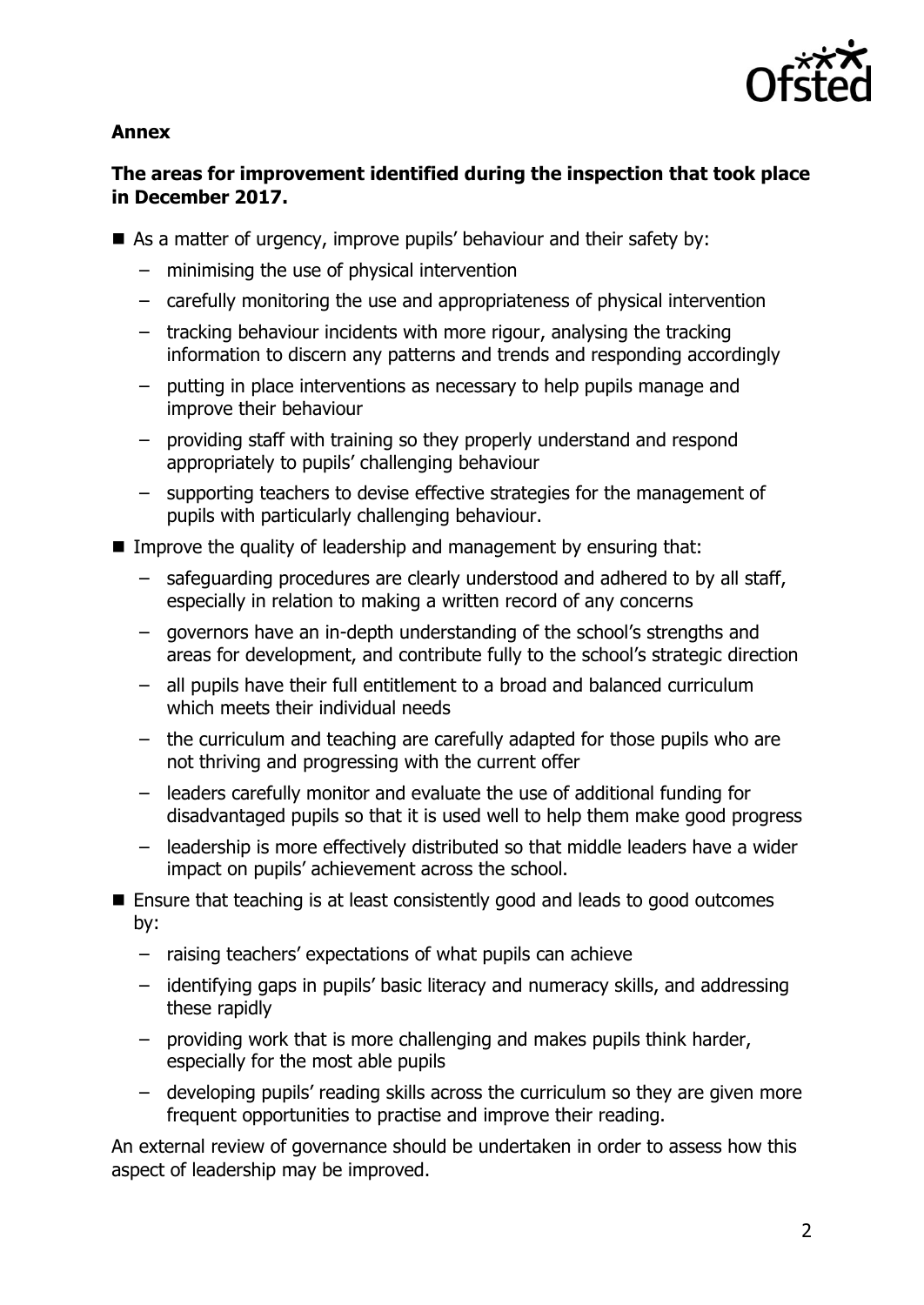

## **Report on the fourth monitoring inspection on 24 and 25 September 2019**

## **Evidence**

Inspectors observed the school's work, scrutinised documents and met with the headteacher and deputy headteacher (who are also responsible for safeguarding), and subject leaders. The lead inspector met with the chair of the interim executive board (IEB). She spoke on the telephone to the chief executive officer of the Forward Education Trust. Inspectors met with subject leaders for English and mathematics as well as a group of staff. They talked to pupils informally during the inspection during visits to lessons and at break- and lunchtimes.

## **Context**

Since the previous visit, there have been further staffing changes. The residential provision has closed and several staff have been made redundant. Further redundancies are planned. There are fewer pupils on roll. The associate leader has left the school. A new subject leader for English has been appointed. The school is still somewhat reliant on agency staff due to staff absence.

Currently, a consultation is under way to relocate the school to a site in the east Birmingham. If the relocation is approved, it is planned to happen in 2021. In the interim, there are plans to increase pupil numbers at the current site. The school continues to be in financial deficit, which is projected to increase to well over £500,000 in the current academic year.

### **The progress made by the school in tackling the key areas for improvement identified at the section 5 inspection**

The headteacher is dealing with day-to-day issues rather than leading the school strategically. He recognises that the recent lack of capacity in the leadership team has adversely affected the pace of improvement. The headteacher and the chair of the IEB are not working together well enough to make sure that the school continues to improve at pace. The chair is concerned that the headteacher has not maintained the school's drive for improvement. At the same time, the headteacher is not being held to account by the IEB. The minutes of board meetings show that the previous time allocation to discuss the school's improvement has been reduced again. There is no swift follow-up of actions from meetings because information is not shared quickly. The IEB chair and the headteacher have limited input into the meeting agendas. There has been poor attendance at recent IEB meetings by some board members.

While leaders can talk about what needs to improve further, they have not been quick enough to make a plan to address what needs to be done. The school's development plan is not suitable. It does not identify all of the school's priorities. For example, there is no mention of how the school will meet pupils' social, emotional and mental health needs. It is not clear how success will be checked. This means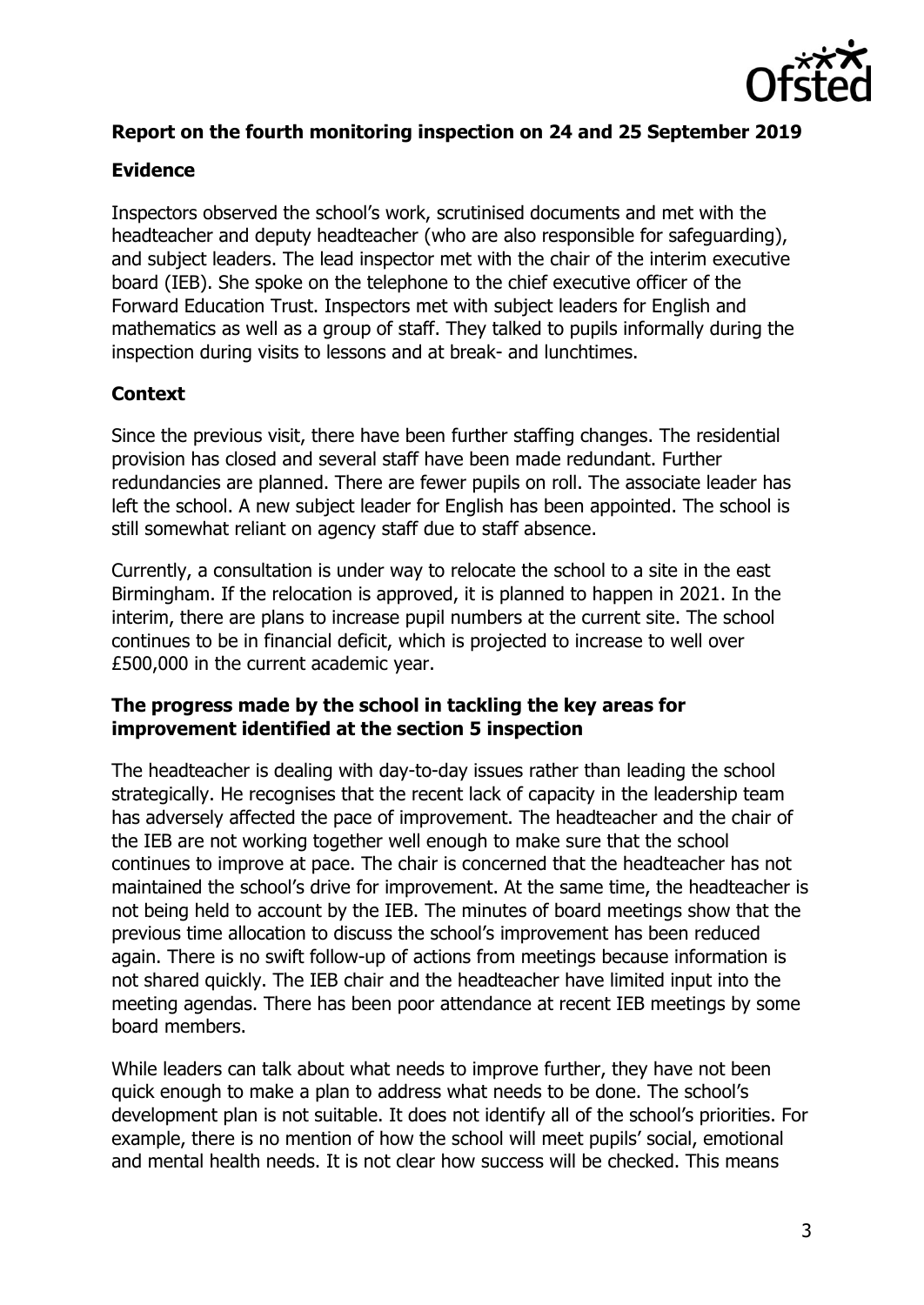

that the IEB will not be able to check the progress of actions taken. The plan has not been shared with all staff and governors. The headteacher has delayed the production of the plan, but the IEB has not challenged this decision.

While there are many aspects of the school's work that make sure pupils are kept safe, the headteacher and the chair of the IEB have not followed the correct procedures for reporting and recording safeguarding concerns when allegations have been made. This is a significant weakness in leadership.

Despite the recommendations on previous visits, the headteacher has not yet formulated a suitable plan for spending the pupil premium funding. He has not been challenged by IEB members about this.

Some pupils are not getting the additional help they need to help them learn because of staff absence.

The school's relatively new system for recording concerns is being used well. Staff are confident about how to use it. They are reporting concerns quickly. All staff have benefited from safeguarding training provided by the trust. Leaders have planned additional training on relevant topics including neglect, youth violence and gangs. Pupils have frequent opportunities to learn about keeping themselves safe. These include online safety, making safe choices, and being aware of risks in the environment.

Leaders have continued to improve the quality of the education that the pupils are receiving. The curriculum for English and mathematics is well matched to the national curriculum. In these subjects, pupils get the chance to revisit what they have already learned. They can then build on what they already know. In mathematics, pupils are using practical materials with confidence. This helps them understand different number rules. They confidently showed inspectors how twodigit numbers can be represented by groups of tens and ones.

All staff have now received phonics training. Everyone is now following the same approach. Pupils are responding well to the daily phonics sessions. The teaching of phonics is helping to improve pupils' reading and writing. Pupils who are developing their phonics skills continue to have books matched to their phonics ability. Inspectors listened to some pupils read. They read quite confidently. When they became stuck on a word, they used their phonics knowledge to blend the letter sounds and read the word successfully. However, reading records show that pupils are not reading frequently enough. Some pupils have not had a reading book since June. Leaders have not made sure that there is a sense of urgency about getting pupils reading quickly and often.

Pupils learn about other subjects, such as geography and art, through themes. Themes change every term. Teachers plan these to make sure that pupils cover everything that they need to. However, teachers' planning does not make sure that pupils build on what they already know from theme to theme. Leaders and staff are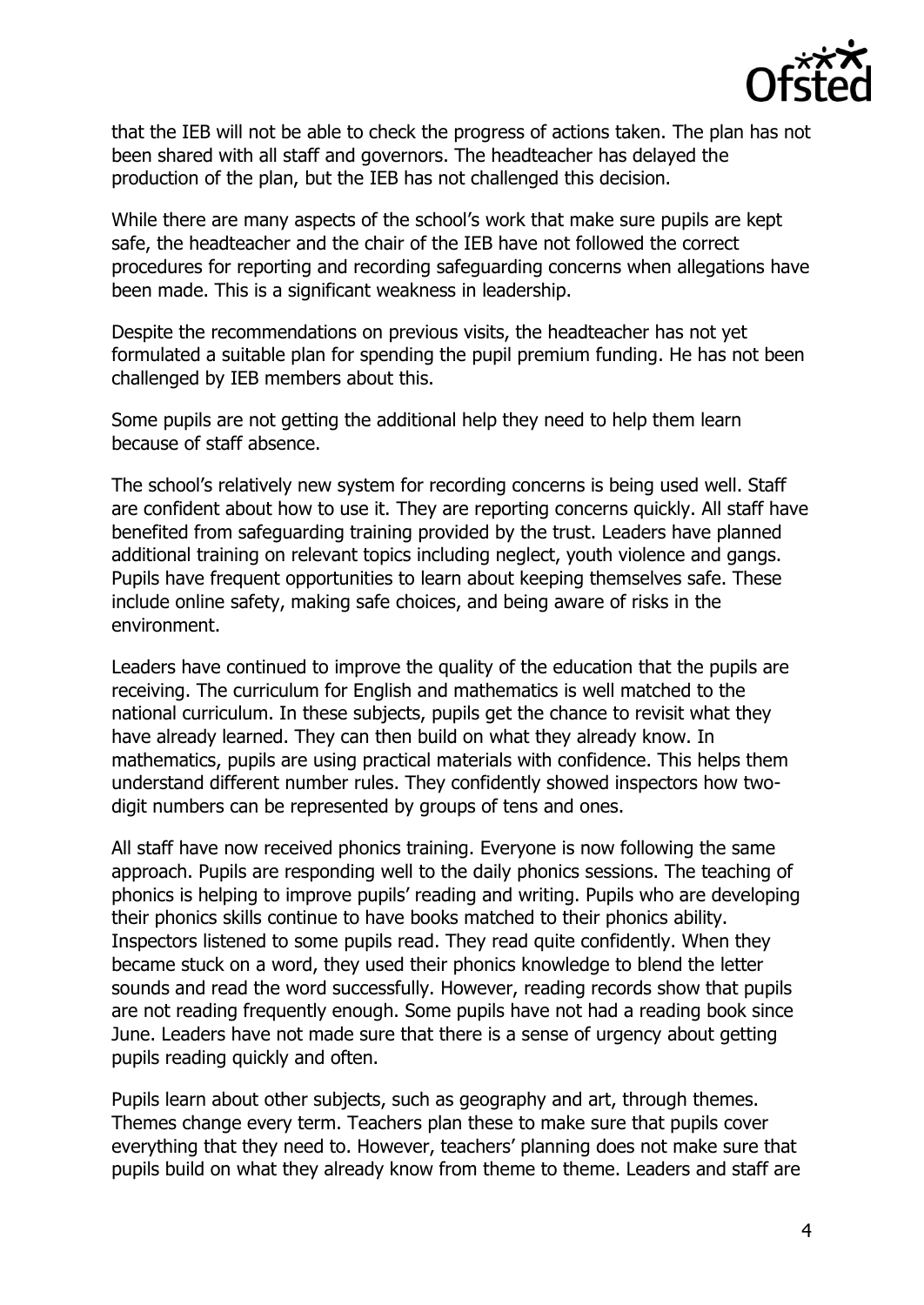

working with schools in the trust to make sure that the teaching of foundation subjects will be better planned. This work has already started.

A new system for assessing how well pupils are getting on is proving to be helpful for teachers. They can now check on the small steps of progress that pupils are making in English and mathematics. It helps teachers to make sure that there are no gaps in what pupils should know. They can use this information to plan what pupils need to learn next.

Pupils get a lot of help and support for their personal and social needs. Throughout the school day, adults help pupils to think about making good choices about the way they behave. Inspectors heard pupils discussing what can make people feel happy or sad, in a thoughtful way.

Pupils' behaviour continues to get better because staff are applying rules consistently and fairly. Pupils come into school safely and sensibly. The school is generally a calm place to be. Pupils take pride in their work. Pupils' workbooks are well presented. Pupils usually follow teachers' requests and get on with their work in lessons.

Staff keep a careful watch on pupils at breaktimes and lunchtimes. They help the pupils play together sensibly. Sometimes, pupils need additional help to manage their behaviour. This can often be through a gentle reminder. If pupils need additional help, adults give this in a calm and sensitive way. Incidents are continuing to reduce. More pupils are behaving well for the whole of the school day. There are fewer exclusions. Physical interventions are not being used as often. Occasionally, disruptive behaviour is ignored for too long and this disturbs other pupils' work.

Despite the weaknesses in leadership and governance, the pastoral team continues its good work. They offer support and guidance to staff to help manage pupils' behaviour in class. They use the information they collect to check on whether staff or pupils need extra support or advice. They make sure that parents and carers are involved in helping to make decisions about the right support for pupils. The empty residential building is now being used as a well-being centre for the pupils. Pupils can visit this space to calm down, chat to adults or take part in planned small-group activities.

Attendance continues to improve. Pupils are attending school much more regularly. However, the attendance of a small group of pupils has been affected this term because of staff absence. Pupils in one class could not attend for three days because leaders did not make other arrangements for their education. With further staff changes planned, senior leaders will soon be taking over the responsibility of checking and following up pupils' attendance on a day-to-day basis. They will also have to manage new pupils' transition into school. They do not have the capacity to do this.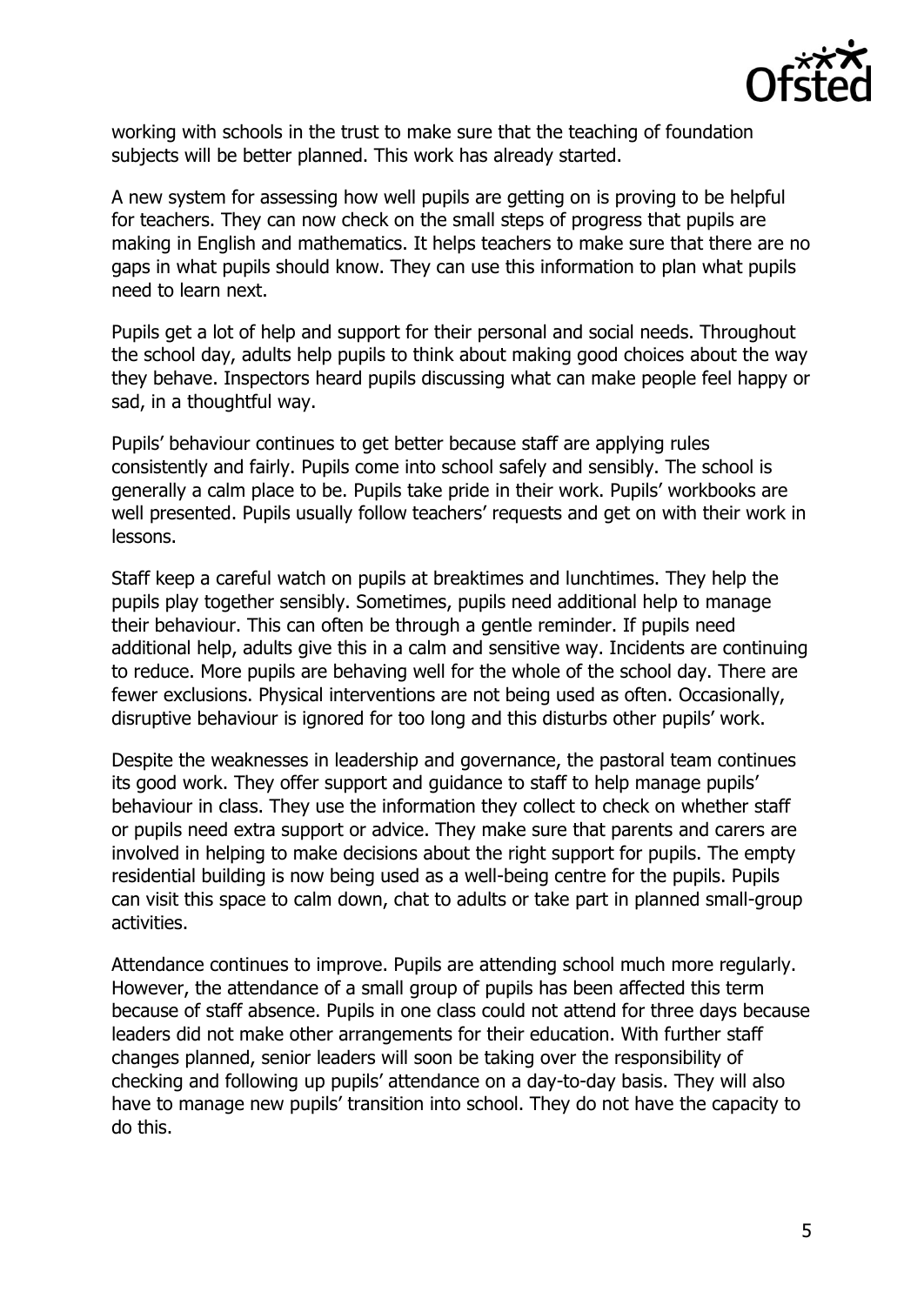

Staff have had additional training in assessing risks before taking pupils on trips. In the past, some pupils have had to miss out on trips because their behaviour was not safe. Now, staff are planning activities carefully. They make sure that pupils have the right support. As a result, some pupils were able to enjoy a residential trip to Blackwell in the summer term. They learned more about their local area and how to be safe in an outdoor environment.

Pupils continue to enjoy the rewards they earn. Staff use the reward system consistently. Rewards help pupils to think carefully about their behaviour in lessons and around school. Pupils are encouraged to think about why they may not have achieved the highest gold awards. Pupils show consideration for others. They make comments such as, 'How can I help my friend get to gold?'

#### **The effectiveness of leadership and management**

Leaders and board members are having to make difficult decisions about staffing. This is because the school's income is less than what is being spent. The debt continues to increase rather than reduce. These additional challenges, along with staff absence, are making it more difficult for leaders to do their job well. The headteacher has been distracted from school improvement priorities. As a result, the school has not kept up the pace of improvement seen on previous visits.

Leaders are not being tenacious enough in making sure that pupils who need to go to a different school do so quickly. The local authority is slow to place pupils who need a change of placement. This results in some pupils missing school for long periods of time.

Subject leaders for English and mathematics are enthusiastic about their responsibilities. The subject leader for English has clear plans in place to further develop the teaching of English. The mathematics subject leader is drafting a plan for improvement.

Despite the circumstances, staff morale at the school continues to be high. Staff say that they feel well supported by senior leaders.

#### **Strengths in the school's approaches to securing improvement:**

- Leaders are making sure that the curriculum continues to improve. Staff are working with other schools in the trust. They are developing 'progression ladders' for different subjects. They intend that this will help teachers to plan activities that build on what pupils already know.
- **Pupils' behaviour and attitudes to their learning continue to improve. Pupils are** approaching their work with more determination to get things right.